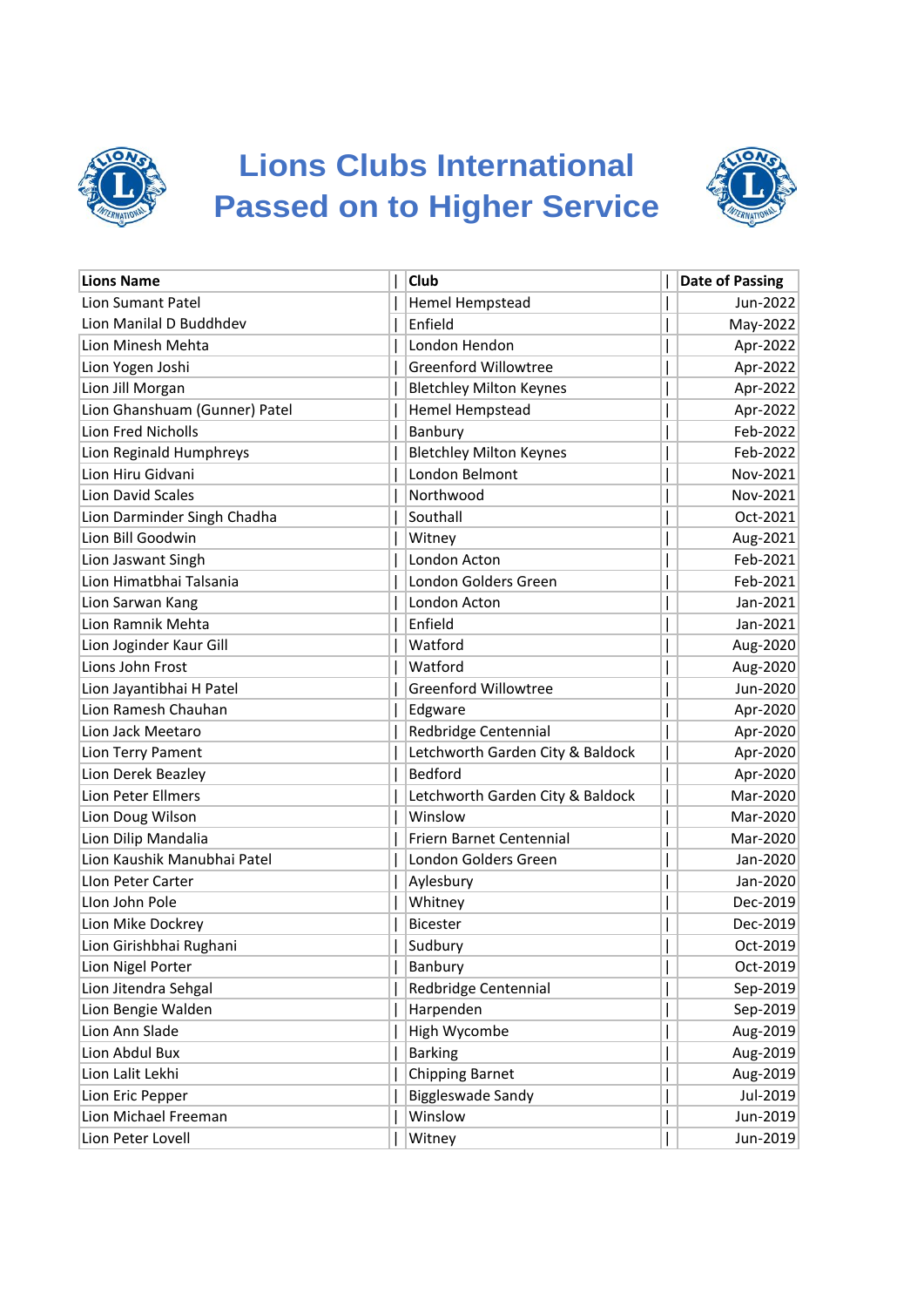| Lion Chhotalal Damji Pattni         | Enfield                          |   | Jun-2019 |
|-------------------------------------|----------------------------------|---|----------|
| Lion Trevor Rayner                  | Ampthill & District              |   | May-2019 |
| Lion Tilak Raj Sarna                | Ealing                           |   | May-2019 |
| Lion Partap Singh Ahdan             | Ealing                           |   | May-2019 |
| Lion Peter Day                      | St Albans                        |   | Apr-2019 |
| Lion Jagjit Singh Gill              | Watford                          |   | Mar-2019 |
| Lion Ken Gyles                      | Royston                          |   | Feb-2019 |
| Lion David Lang                     | <b>Tring</b>                     |   | Jan-2019 |
| Lion Judy Gyles                     | Royston                          |   | Jan-2019 |
| Lion Rodney Henn                    | Banbury                          |   | Jan-2019 |
| Lion Brian Harbour                  | Bedford                          |   | Dec-2018 |
| Lion Clive Humphries                | Winslow                          |   | Dec-2018 |
| Lion Richard Horn                   | Winslow                          |   | Dec-2018 |
| Lion Donald Lyen PDG                | London Chinatown                 |   | Nov-2018 |
| Lion Surinder Singh Arora           | London Acton                     |   | Sep-2018 |
| Lion Freda Woodley                  | Northwood                        |   | Sep-2018 |
| Lion Frank Allen                    | Abingdon                         |   | Aug-2018 |
| Lion David Lloyd                    | Winslow                          |   | Jun-2018 |
| <b>Lion Stuart Cross</b>            | Stevenage Corey's Mill           |   | May-2018 |
| Lion Derek Scott                    | Letchworth Garden City & Baldock |   | Mar-2018 |
| Lion Narendra C Patel (MJF)         | <b>Hatch End Centennial</b>      |   | Mar-2018 |
| Lion Natwarlal (Bapuji) Ramji Popat | Sudbury                          |   | Feb-2018 |
| Lion Inderjeet Singh Gabrie         | Ealing                           |   | Jan-2018 |
| Lions Catriona Cleaver              | Biggleswade Sandy                |   | Dec-2017 |
| Lions Girish Desai                  | London Finchley                  |   | Dec-2017 |
| Lion Bryan Morris                   | <b>St Albans</b>                 |   | Nov-2017 |
| Lion John Dickinson                 | Witney                           |   | Nov-2017 |
| Lion Margaret Jones                 | Ampthill & District              |   | Nov-2017 |
| Lion Gurdial Singh Phull MJF        | <b>Chipping Barnet</b>           |   | Oct-2017 |
| Lion Rajni Shah                     | Wembley                          |   | Sep-2017 |
| Lion Sue Stevenson                  | Carterton                        |   | Sep-2017 |
| Lion Sylvia Kiernan Brown           | Feltham & Whitton                |   | Sep-2017 |
| Lion Keith Evans                    | Bedford                          | L | Jun-2017 |
| Lion Wendy Webb                     | Luton                            |   | Jun-2017 |
| Lion Doreen Freeman                 | <b>Bletchley Milton Keynes</b>   |   | May-2017 |
| Lion Colin Howlett                  | Aylesbury                        |   | Apr-2017 |
| Lion Manoj Hiralal Madlani          | Kingsbury                        |   | Apr-2017 |
| Lion Terence Hubert Jones           | Feltham & Whitton                |   | Apr-2017 |
| Lion Jiten Oshi                     | Edgware                          |   | Feb-2017 |
| Lion David Alexander                | Witney                           |   | Jan-2017 |
| Lion David Gentle                   | Biggleswade Sandy                |   | Jan-2017 |
| Lion Neville Osmond MJF             | Harpenden                        |   | Nov-2016 |
| Lion Jayanti Mistry                 | London Mill Hill                 |   | Nov-2016 |
| Lion John Hunt PDG                  | <b>Tring</b>                     |   | Oct-2016 |
| Lion Jim Dickson                    | <b>Biggleswade Sandy</b>         |   | Oct-2016 |
| Lion Bryan Atkin                    | Berkhamsted                      |   | Sep-2016 |
| Lion Chris Orchard                  | Amersham and Chesham             |   | Sep-2016 |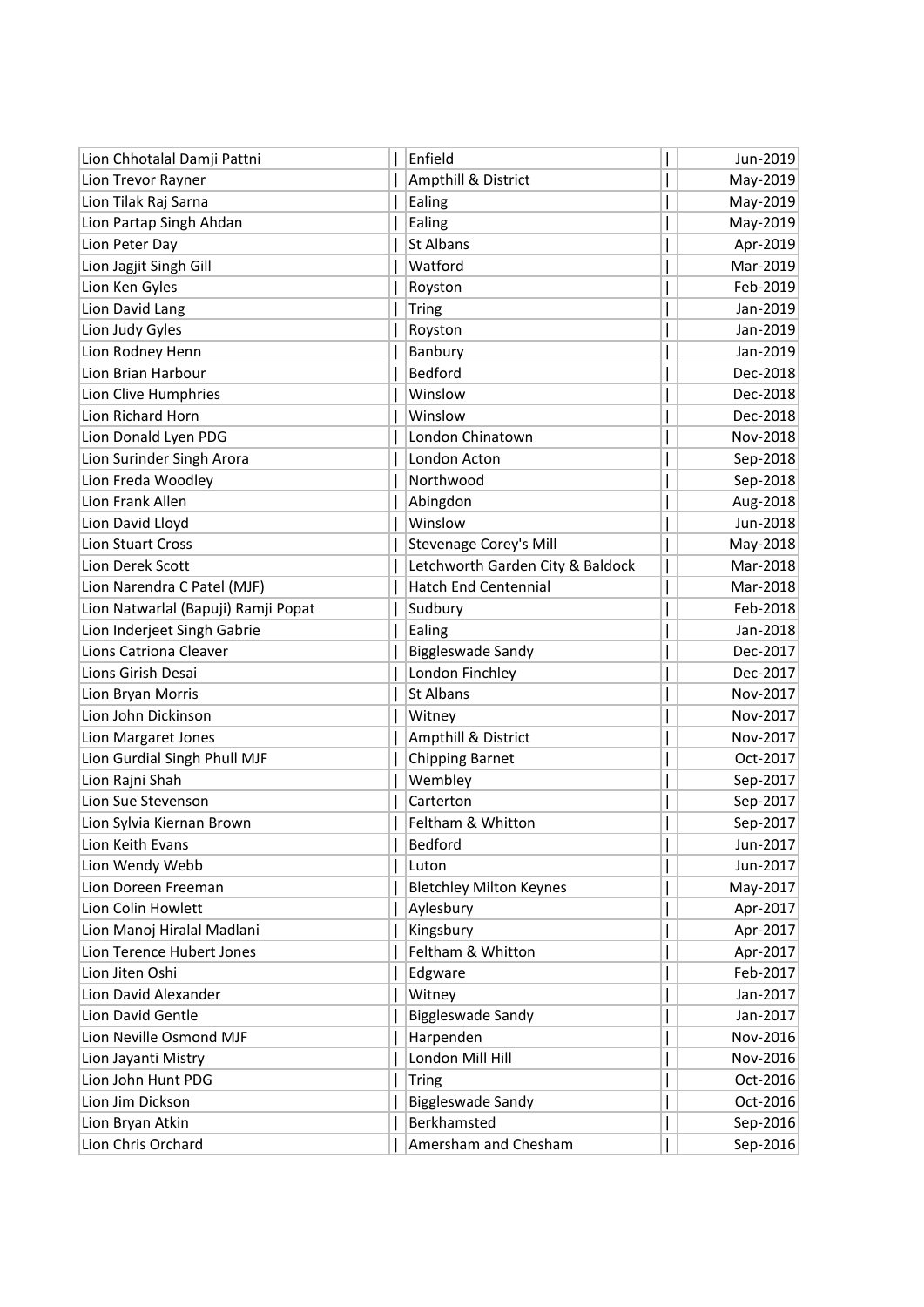| Lion Mohinder Jaswal                 | Southall                      |   | Aug-2016             |
|--------------------------------------|-------------------------------|---|----------------------|
| Lion Dr Aroon Patel                  | Southall                      |   | Jul-2016             |
| Lion PDG Cecil Worbey                | Hitchin                       |   | Jul-2016             |
| Lion Chandrakant Khetshi Shah        | London Finchley               |   | Oct-2015             |
| Lion Rod Attewell                    | Witney                        |   | Sep-2015             |
| Lion David Ballard                   | Watford                       |   | Aug-2015             |
| Lion Derek Salmon                    | Berkhamsted                   |   | Aug-2015             |
| Lion Santokh Singh Ahdan             | Southall                      |   | Aug-2015             |
| Lion PCC Bert Randall                | Wanstead & Woodford           |   | Jul-2015             |
| Lion Dennis P Shadbolt               | Milton Keynes Bletchley       |   | Jul-2015             |
| Lion Carol Bowen                     | <b>Stevenage Corey's Mill</b> |   | Jul-2015             |
| Lion Mary Armstrong                  | Northwood                     |   | Jan-2015             |
| Lion Eric Daruwalla MJF              | Hounslow                      |   | Jan-2015             |
| Lion PDG Harbhajan Dhariwal          | Staines & Ashford             |   | Mar-2014             |
| Lion Rajnikant C Patel               | Edgware                       |   | Dec-2013             |
| Lion Monty Green                     | <b>Harrow and Pinner</b>      |   | Sep-2013             |
| Lion Gurdial Singh Sira              | Fulham                        |   | Sep-2013             |
| Lion Glyn Cater                      | <b>Barking</b>                |   | Jun-2013             |
| Lion Keith Lane                      | Thame                         |   | Apr-2013             |
| Lion Patsy Starnes                   | <b>Staines &amp; Ashford</b>  |   | Feb-2013             |
| Lion Henry (Harry) Hill              | London Walthamstow            |   | Dec-2012             |
| Lion Barry Calcutt                   | Carterton                     |   | Nov-2012             |
| Lion Ivor Gilbert                    | London Walthamstow            |   | Nov-2012             |
| Lion Michael Teasdale                | Hammersmith & Shepherds Bush  |   | Sep-2012             |
| Lion Raj Mongia                      | Northwood                     |   | Aug-2012             |
| Lion John Jessup                     | Milton Keynes Stony Stratford |   | Jun-2012             |
| Lion Sunil Patel                     | London Hendon                 |   | Jun-2012             |
| Lion Joy Randall                     | Redbridge                     |   | May-2012             |
| Lion Ken Tinner                      | Carterton                     |   | May-2012             |
| Lion Paul Crake                      | Harpenden                     |   | May-2012             |
| Lion Baldeep Sion                    | Southall                      |   | Apr-2012             |
| Lion Roy Dunnigan                    | Hertford                      |   | Mar-2012             |
| Lion Charles Scerri                  | Bedford                       | т | Mar-2012             |
| Lion Frank Edmonds                   | Northwood                     |   | Mar-2012             |
| Lion Satyen Kabra - PMJF             | London Belmont                |   | Mar-2012             |
| Lion Pat Wolburn                     | <b>Biggleswade Sandy</b>      |   | Feb-2012             |
| Lion Bob Holness                     | Ruislip                       |   | Jan-2012             |
| Lion Roger Haines                    | Wantage & Grove               |   | Nov-2011<br>Nov-2011 |
| Lion James Spence                    | Redbridge                     |   |                      |
| Lion Terry Fendom<br>Lion John Crick | High Wycombe<br>High Wycombe  |   | Oct-2011<br>Sep-2011 |
| Lion Kirit R Patel                   | London Finchley               |   | Aug-2011             |
| Lion Tony Waddington                 | Witney                        |   | Jul-2011             |
| Lion Ivan Holloway                   | <b>Barking</b>                |   | Jun-2011             |
| Lion Ernest Kohn                     | Abingdon                      |   | Jun-2011             |
| Lion Alf Armstrong                   | Northwood                     |   | Mar-2011             |
| Lion Cecil Gee                       | Witney                        |   | Mar-2011             |
|                                      |                               |   |                      |